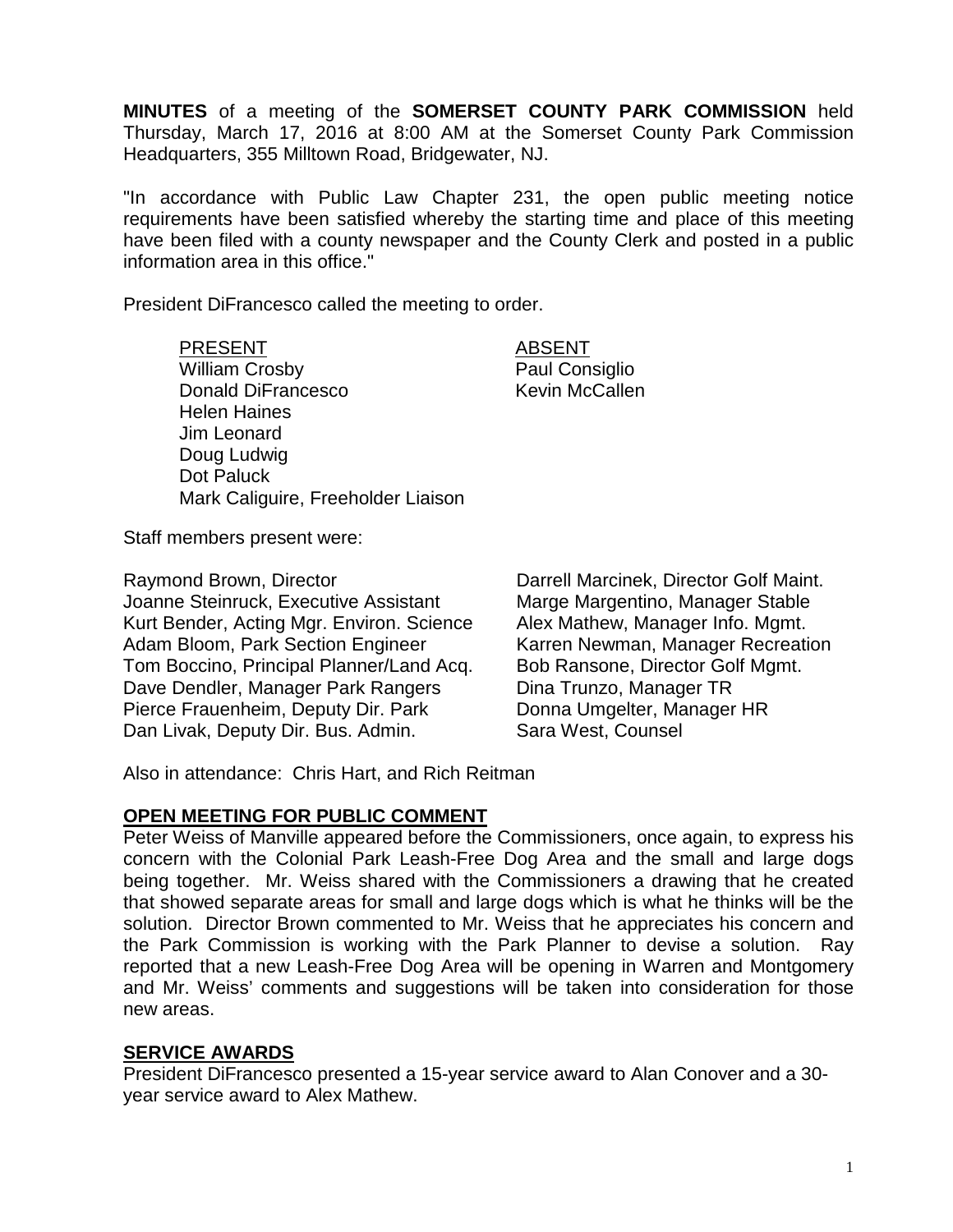# **APPROVAL OF THE MINUTES**

President DiFrancesco called for the approval of the minutes of the last regular meeting held February 18, 2016. MOVED BY: Commissioner Crosby; seconded by: Commissioner Paluck. YEAS: Commissioners Crosby, Haines, Leonard, Ludwig, Paluck, and President DiFrancesco. NAYES: None. ABSENT: Commissioners Consiglio and McCallen.

# **APPROVAL OF BILLS FOR PAYMENT**

## **Resolution R16-019 – Payment of Claims**

Resolution authorizing payment of bills for \$308,686.79 comprising of check numbers 5110-5111, 4998-5045, 5046-5109, 5117-5158, and 5159-5219. MOVED BY: Commissioner Crosby; seconded by: Commissioner Paluck. YEAS: Commissioners Crosby, Haines, Leonard, Ludwig, Paluck, and President DiFrancesco. NAYES: None. ABSENT: Commissioners Consiglio and McCallen.

# **DIRECTOR'S REPORT**

Director Brown submitted a report for the month of February 2016.

# **Resolution R16-020 – License Agreement with the Somerset County Park Foundation**

Resolution approves a License Agreement with the Park Foundation to utilize an office at the Park Commission headquarters for five (5) years at \$1.00 per year. MOVED BY: Commissioner Haines; seconded by: Commissioner Ludwig. YEAS: Commissioners Crosby, Haines, Leonard, Ludwig, Paluck, and President DiFrancesco. NAYES: None. ABSENT: Commissioners Consiglio and McCallen.

# **COMMISSIONER CORRESPONDENCE**

- 1. Thank you from Borough of Peapack and Gladstone Police Department for the use of the light towers during a funeral.
- 2. Notice of Hearing for modification to a prior site plan approval granted to T Mobile Northeast at 65 Old York Road, Bridgewater.
- 3. Letter from Running S Equine Veterinary complimenting the Stable and the staff.

# **CONSENT AGENDA**

### **RESOLUTIONS**

The following resolutions were MOVED BY: Commissioner Haines; seconded by: Commissioner Ludwig. YEAS: Commissioners Crosby, Haines, Leonard, Ludwig, Paluck, and President DiFrancesco. NAYES: None. ABSENT: Commissioners Consiglio and McCallen.

### **Resolution R16-021 – Authorizing the Sale of Surplus**

Resolution authorizes the sale of surplus vehicles and equipment.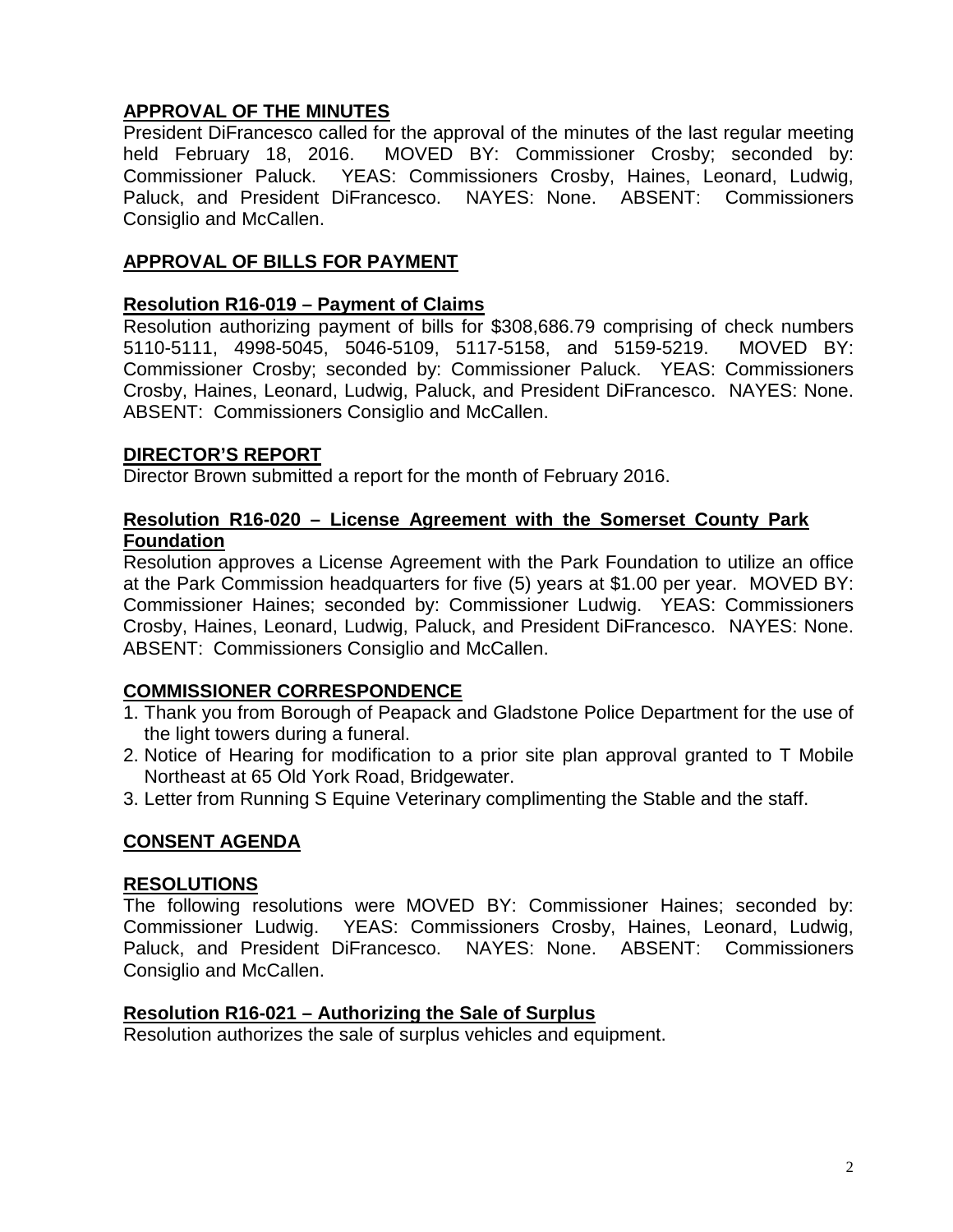# **Resolution R16-022 – Award of First Year of a Two-Year Contract for Printing and Distribution of Park Guides**

Resolution awards a contract to Courier News/Gannett Satellite Information Network, Inc. The cost is \$14,202 for three annual seasonal Park Guides.

#### **Resolution R16-023 – Award of Second and Final Year of a Contract for the Purchase of Kentucky Bluegrass, Hard/Sheeps Fine Fescue, Turf-Type Tall Fescue, and L93 Creeping Bentgrass Sod**

Resolution awards a contract to Barbato Nursery Corp. The cost is not to exceed \$20,000.

#### **Resolution R16-024 – Award of First Year of a Two-Year Contract for Irrigation Repair Parts**

Resolution awards a contract to Site One Landscape Supply and Storr Tractor Company. The cost is not to exceed \$15,000.

#### **Resolution R16-025 – Award of Third and Final Year of a Three-Year Contact for Electrical Services**

Resolution awards a contract to A & S Service Co., Inc. as the primary vendor and MTB Electric, LLC as the secondary vendor. The cost is not to exceed \$20,000.

#### **Resolution R16-026 – Award of Third and Final Year of a Three-Year Contract for Plumbing Services**

Resolution awards a contract to Magic Touch Construction Co., Inc. as the primary vendor and Robert Griggs as the secondary vendor. The cost is not to exceed \$15,000.

#### **Resolution R16-027 – Authorizing State Contract for Elevator Maintenance Services**

Resolution authorizes the use of Schindler Elevator Corporation for the North Branch, Neshanic Valley Clubhouse, and the Environmental Education Center elevators. The cost is \$1,857.96 per location. This contract expires December 2016.

### **COMMITTEE REPORTS**

### **FINANCE/BUSINESS ADMINISTRATION**

President DiFrancesco, Chair of the Committee, submitted a report for the month of February 2016.

Director Brown reported that a Budget meeting was held yesterday at the County Administration office and the discussions are ongoing. Everyone that has worked on the budget has been helpful. Freeholder Liaison Caliguire reported that the County budget will be introduced within the next two to three weeks. President DiFrancesco commented that the County is holding strong to the two percent cap on taxes. He thanked everyone for their patience during this process.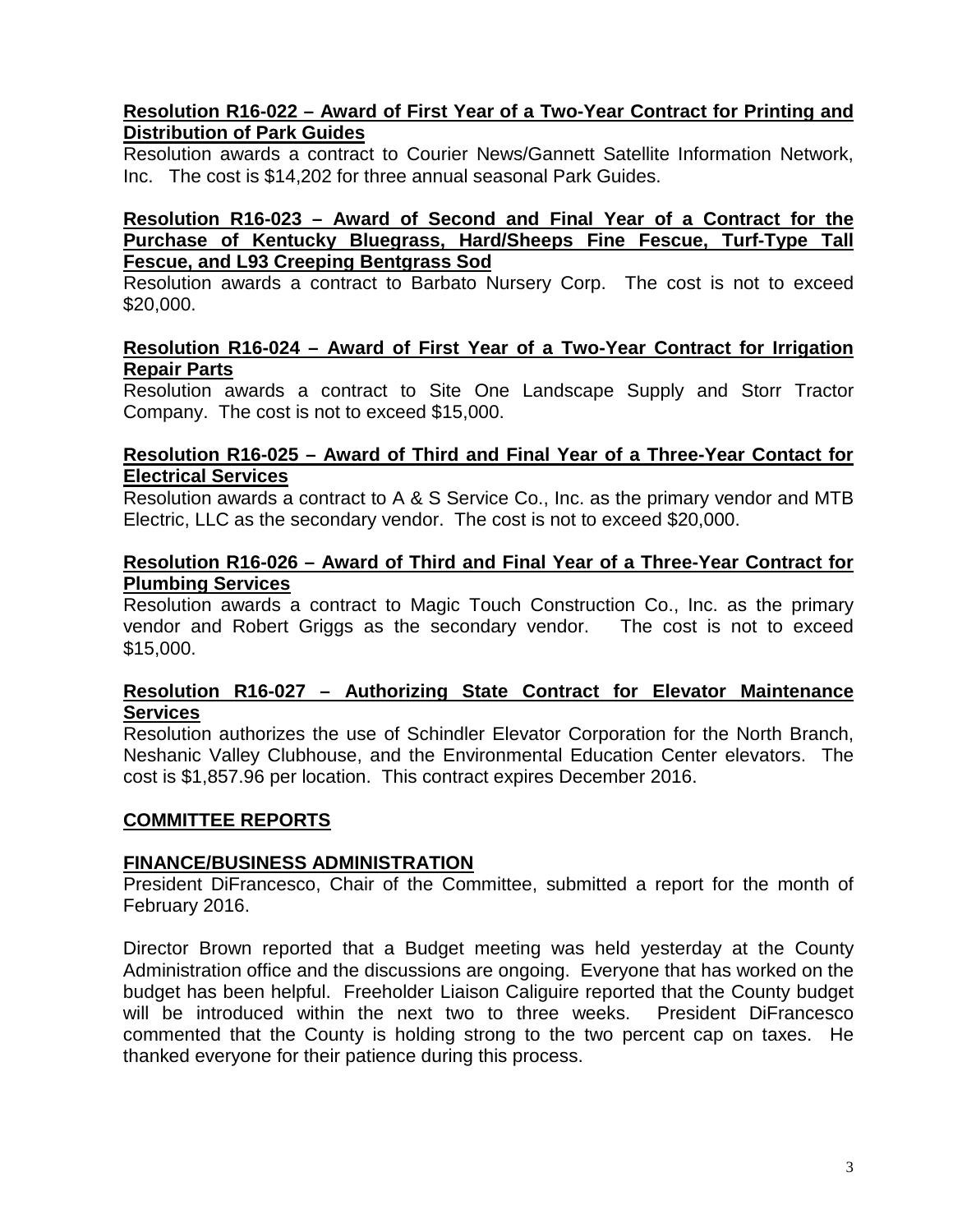# **HUMAN RESOURCES**

A report was submitted for the month of February 2016.

#### **LEISURE SERVICES**

Commissioner Ludwig, Chair of the Committee, submitted a report for the month of February 2016.

Dina Trunzo, Manager Therapeutic Recreation reported that the TR Department received a \$100 donation from Barbara Hann, a former Park Commission and County employee. Annually she makes the donation to the Department asking that it be used for the TR garden and the Horticulture program we conduct. The donation is greatly appreciated.

Kurt Bender, Acting Manager Environmental Science reported that the month-long weekend maple sugaring event had 920 participants and \$600 in donations were received.

Marge Margentino, Manager Stable reported that spring registration was held on March 12 and 27 classes were filled with a waiting list. Staff is looking to add classes for the waiting list.

#### **GOLF MANAGEMENT**

Commissioner Paluck, Chair of the Committee, submitted a report for the month of February 2016.

Darrell Marcinek, Director of Golf Maintenance reported that Warrenbrook Golf Course has been certified by the Department of Environmental Protection for the preservation of the environment. All golf courses are certified. Commissioner Haines asked what that means and Darrell reported that the DEP inspects the golf courses water usage records every other year and has found the agency to be in compliance with our State permits and our operations up to the required standards. Neshanic Valley Golf Course aeration will begin on March 21.

Bob Ransone, Deputy Director of Golf Management reported that all golf courses are open. Play has been busy. Both simulators are busy and there is a golf league that uses it every Thursday and Saturday.

#### **INFORMATION MANAGEMENT**

A report was submitted for the month of February 2016.

#### **VISITOR SERVICES**

Commissioner Crosby, Chair of the Committee, submitted a report for the month of February 2016.

Dave Dendler, Manager Park Rangers reported that staff is performing inspections of trails. The Sourland Smackdown will be held on Saturday, April 16.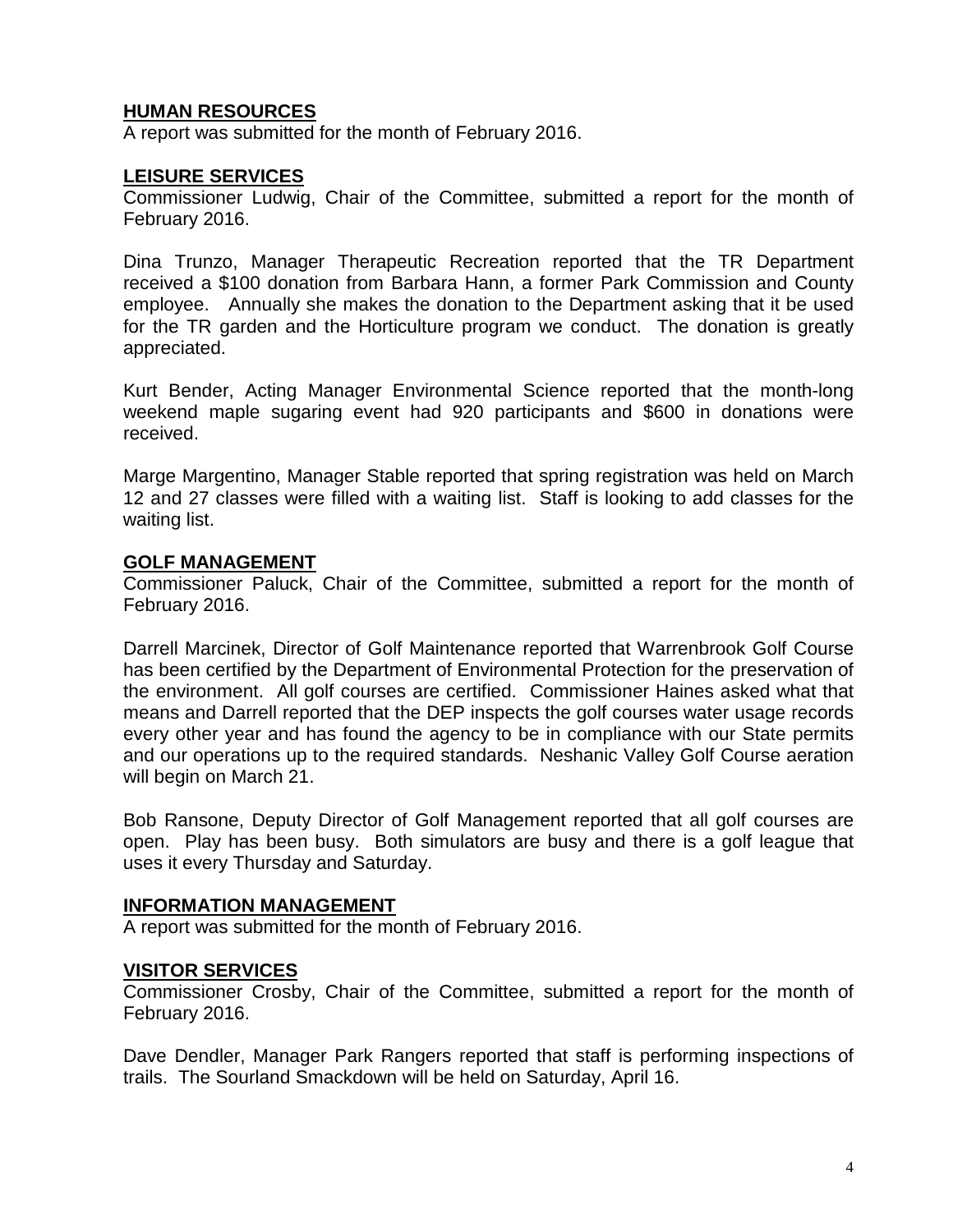## **PROPERTY MANAGEMENT**

Commissioner Crosby, Chair of the Committee, submitted a report for the month of February 2016.

# **PLANNING AND LAND ACQUISITION**

Commissioner Haines, Chair of the Committee, submitted a report for the month of February 2016.

## **CAPITAL FACILIITES – CONSTRUCTION and ENGINEERING**

A report was submitted a report for the month of February 2016.

Ray Brown reported that staff has had an opportunity to meet with Adam Bloom and review the project list. Ray welcomed Adam and thanked him for his assistance.

### **PARK MAINTENANCE & HORTICULTURE**

A report was submitted a report for the month of February 2016.

Pierce Frauenheim, Deputy Director Park Maintenance reported that an Emerald Ash Borer workshop will be held at headquarters on April 1 from 10 am to 12 pm. Local officials from around the County that deal with tree management issues have been invited to attend. This workshop will also count for credits for the experts in the field. The northern section of the county is not being affected as bad as the southern section. Ray Brown reported that at the County Park Directors' meeting a presentation was held on the Emerald Ash Borer and Somerset County is in the middle of the infestation. Staff is evaluating the cost effectiveness of treating several trees. Commissioner Paluck mentioned that Dr. Bruce Clarke has received the USGA Green Section award and suggested that Darrell meet him. Darrell reported that Golf Maintenance already has a working relationship with Dr. Clarke.

# **AUDIT COMMITTEE**

No report this month.

### **FREEHOLDER'S REPORT**

Freeholder Caliguire reported that the Budget meeting yesterday had good discussions. The Freeholder Board appreciates the tax levy. The Freeholders try every year not to go more than the two percent. That percentage limitation is what the Freeholder Board puts on every division of the County. The Freeholders support everything the Park Commission does and realizes there is a cost associated with the opening of new parks. Mark asked for a list of the costs associated with the new parks and the Freeholders will see what they can do as far as a budget. Mark commented that the Freeholders do support the Park Commission and everyone does a great job.

# **OLD BUSINESS**

Director Brown reported that a visioning effort was held with staff. A Focus Group meeting was held with staff to discuss the results of the visioning effort and the budget. Ray reported that this meeting was long overdue and he would like to continue them. Ray reported that an employee asked if the Commissioners and Freeholders could be in